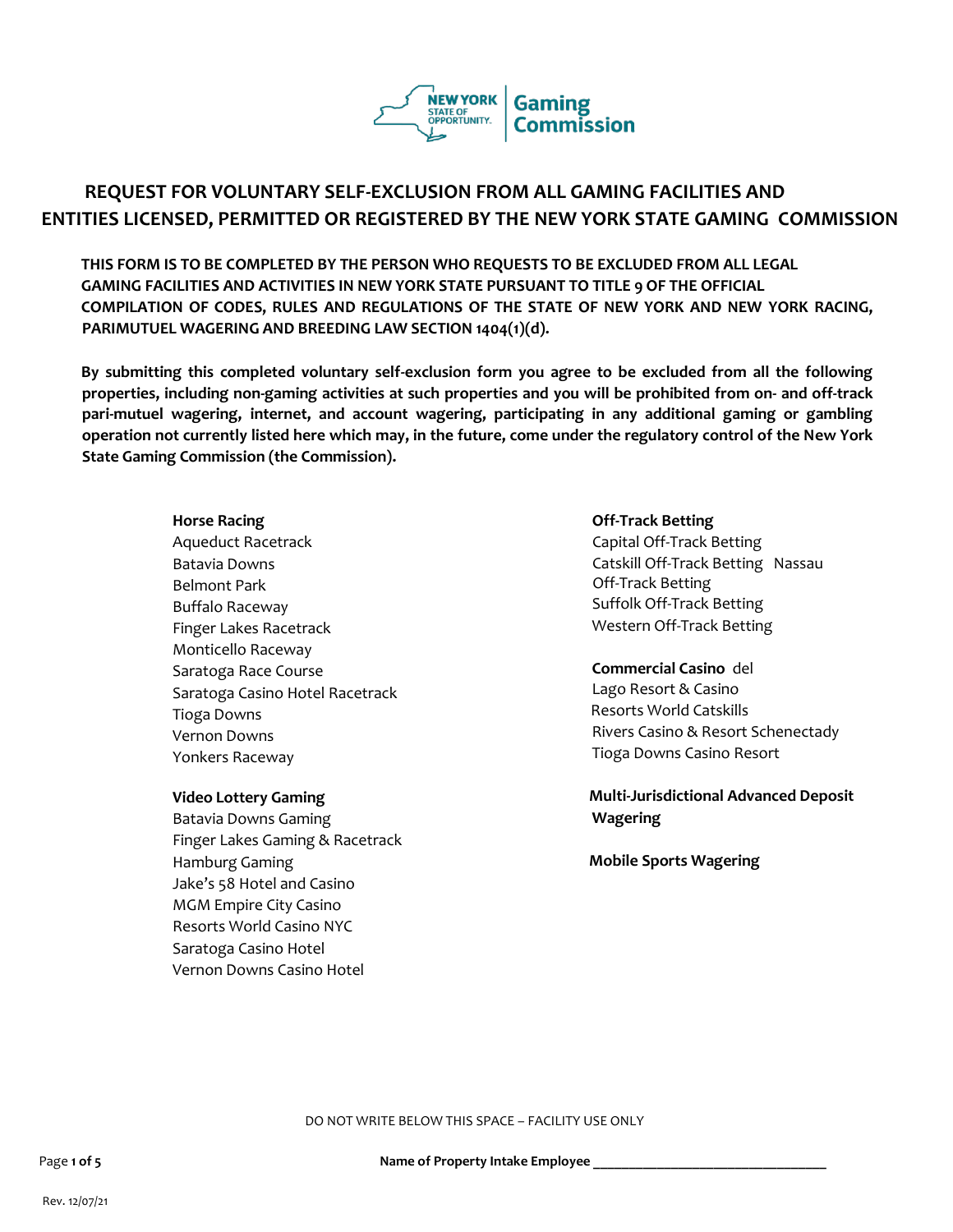# **PLEASE PRINT:**

| Middle                                                                                                                                                                                                                                                                                                                                                                                                               | First                                             | Last                                                                                            |                                                 |
|----------------------------------------------------------------------------------------------------------------------------------------------------------------------------------------------------------------------------------------------------------------------------------------------------------------------------------------------------------------------------------------------------------------------|---------------------------------------------------|-------------------------------------------------------------------------------------------------|-------------------------------------------------|
|                                                                                                                                                                                                                                                                                                                                                                                                                      |                                                   | List any additional name(s) below (include maiden name, aliases, nicknames, etc.):              |                                                 |
|                                                                                                                                                                                                                                                                                                                                                                                                                      |                                                   |                                                                                                 |                                                 |
| Apt. No.                                                                                                                                                                                                                                                                                                                                                                                                             |                                                   | Number & Street                                                                                 |                                                 |
| Zip Code                                                                                                                                                                                                                                                                                                                                                                                                             | State                                             |                                                                                                 | City                                            |
|                                                                                                                                                                                                                                                                                                                                                                                                                      |                                                   |                                                                                                 | <b>Preferred Telephone Number: (</b>            |
|                                                                                                                                                                                                                                                                                                                                                                                                                      |                                                   |                                                                                                 |                                                 |
| Pursuant to the Federal Privacy Act of 1974, you are hereby notified that disclosure of your social security number is voluntary. The<br>Voluntary Self-Exclusion Program record keeping system was established pursuant to the authority of New York Racing, Pari-Mutuel<br>Wagering and Breeding Law § 1344. Your social security number is used to verify your identity. Failure to disclose your social security |                                                   | number may prohibit the Commission from effectively implementing your Voluntary Self-Exclusion. |                                                 |
|                                                                                                                                                                                                                                                                                                                                                                                                                      |                                                   |                                                                                                 | $or$                                            |
|                                                                                                                                                                                                                                                                                                                                                                                                                      |                                                   |                                                                                                 |                                                 |
|                                                                                                                                                                                                                                                                                                                                                                                                                      |                                                   |                                                                                                 |                                                 |
| Weight: lbs.                                                                                                                                                                                                                                                                                                                                                                                                         | Height: Feet Inches                               |                                                                                                 | Date of Birth: $\frac{1}{\sqrt{1-\frac{1}{2}}}$ |
| Race:                                                                                                                                                                                                                                                                                                                                                                                                                | Eye Color:                                        | <b>Hair Color:</b>                                                                              | Gender:                                         |
| White                                                                                                                                                                                                                                                                                                                                                                                                                | <b>Black</b>                                      | <b>Black</b>                                                                                    | Male                                            |
| Black                                                                                                                                                                                                                                                                                                                                                                                                                | Brown                                             | Brown                                                                                           | Female                                          |
| American Indian                                                                                                                                                                                                                                                                                                                                                                                                      | Hazel                                             | Blonde                                                                                          |                                                 |
| Asian or Pacific Islander                                                                                                                                                                                                                                                                                                                                                                                            | Blue                                              | Red                                                                                             |                                                 |
| Hispanic                                                                                                                                                                                                                                                                                                                                                                                                             | Gray                                              | Gray                                                                                            |                                                 |
| Other                                                                                                                                                                                                                                                                                                                                                                                                                | Green                                             | White                                                                                           |                                                 |
|                                                                                                                                                                                                                                                                                                                                                                                                                      | Other                                             | Bald                                                                                            |                                                 |
|                                                                                                                                                                                                                                                                                                                                                                                                                      |                                                   | Other                                                                                           |                                                 |
|                                                                                                                                                                                                                                                                                                                                                                                                                      |                                                   | <b>Other Distinguishing Physical Characteristics:</b>                                           |                                                 |
|                                                                                                                                                                                                                                                                                                                                                                                                                      | DO NOT WRITE BELOW THIS SPACE - FACILITY USE ONLY |                                                                                                 |                                                 |
|                                                                                                                                                                                                                                                                                                                                                                                                                      |                                                   |                                                                                                 |                                                 |

Rev. 12/07/21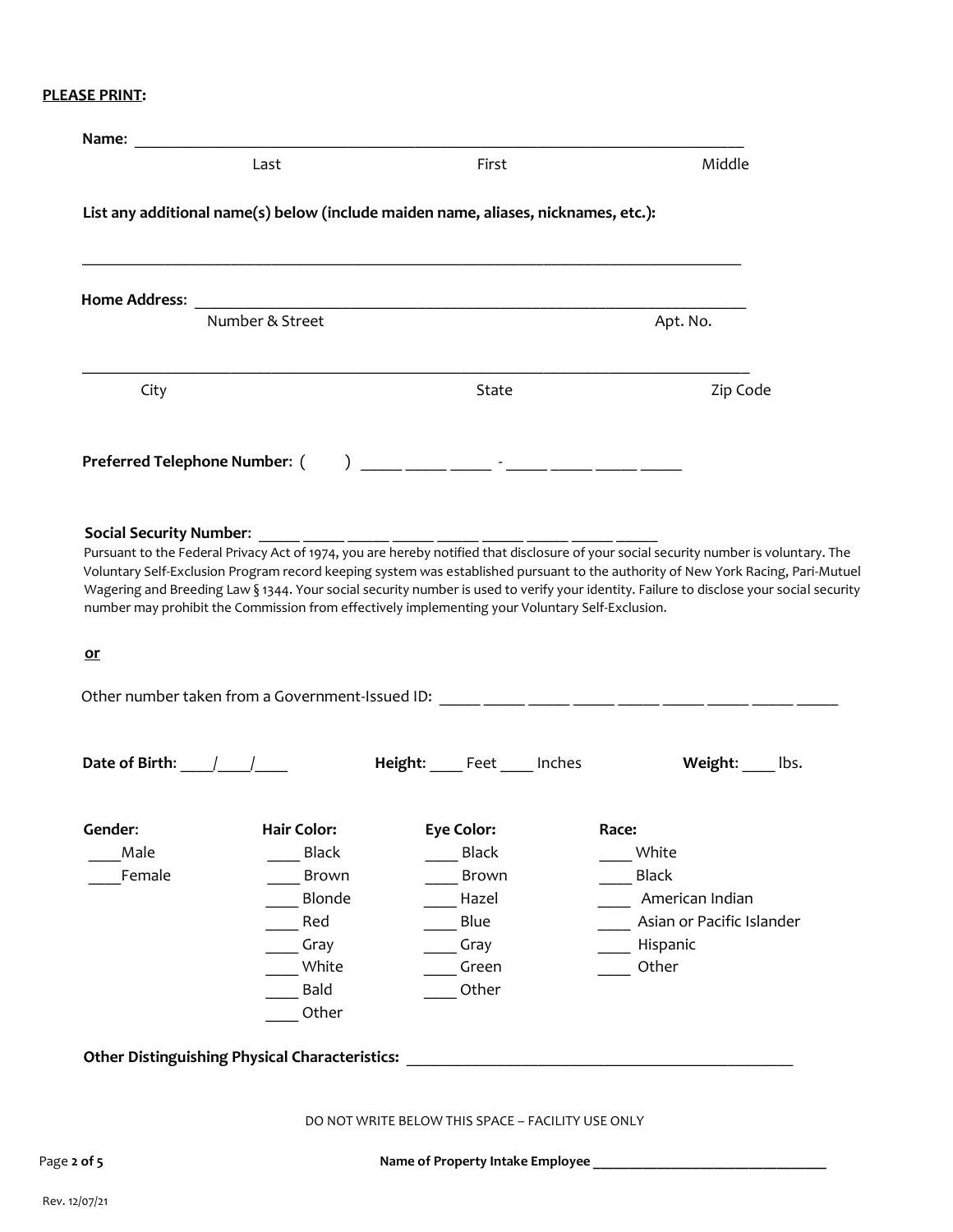# **MINIMUM SELF-EXCLUSION PERIOD**

Exclusion will be enforced for the period selected below, with **NO EXCEPTIONS**. You will remain on the self-exclusion list until you complete the entire exclusion period, regardless of any change in personal circumstances.

**Select the period of time you are requesting to be excluded from all New York gaming properties, including nongaming activities at such properties, on- and off-track pari-mutuel wagering, multi-jurisdictional advance deposit wagering and any additional gaming or gambling operation not currently listed here which may, in the future, come under the regulatory control of the Commission.** 

**\_\_\_\_One (1) year \_\_\_ Three (3) years \_\_\_ Five (5) years \_\_\_ Lifetime** 

### **WAIVER AND RELEASE**

I understand that by submitting this request, it shall not create any cause of action, right of action, claim, or other right whatsoever in favor of any person against the State of New York, the New York State Gaming Commission, any of the entities and properties listed in this request or any of the representatives or employees of any of the foregoing entities. I hereby release and forever discharge the State of New York, the New York State Gaming Commission, and the entities and properties listed in this request, and the representatives and employees of such entities and properties, from any liability to me and my heirs, administrators, executors and assignees for any harm, monetary or otherwise, that may arise out of or by reason of any act or omission relating to this request for voluntary self-exclusion or any subsequent request for removal from the self-exclusion list, including (1) processing or enforcement of this request or any subsequent request, (2) the failure of any listed property to withhold gaming privileges from me or to restore gaming privileges to me, (3) permitting or not permitting me to engage in gaming activity while I am on the list of self-excluded persons and (4) disclosure of information about me to any person who or group that is not affiliated with the New York State Gaming Commission, except for a willfully unlawful disclosure of such information.

# **ACKNOWLEDGEMENT (Read and initial each statement below before signing)**

- \_\_\_\_\_I certify that the information that I have provided above and in connection with this request is true and accurate.
- \_\_\_\_\_I am not presently under the influence of drugs, alcohol, or suffering from a mental health condition that impairs my ability to make an informed decision.
- \_\_\_\_\_I acknowledge that I am voluntarily seeking to exclude myself from the premises of all New York gaming and gambling operations, including those opened or acquired after the date of this request, for the whole term specified on page 2.
- \_\_\_\_\_I have read, understand, and agree to the Waiver and Release included with this request.
	- I am aware that my signature on Page 4 permits the facilities and entities listed above to authorize my exclusion from such properties and entities until the expiration of the exclusionary period I have requested.
- I understand that under no circumstances may I shorten the duration of my self-exclusion term.
- \_\_\_\_\_I am aware that my signature authorizes the entities and properties listed above to restrict my casino gaming, video lottery gaming, horse racing and pari-mutuel wagering activities, and any future gaming activities that may, in the future,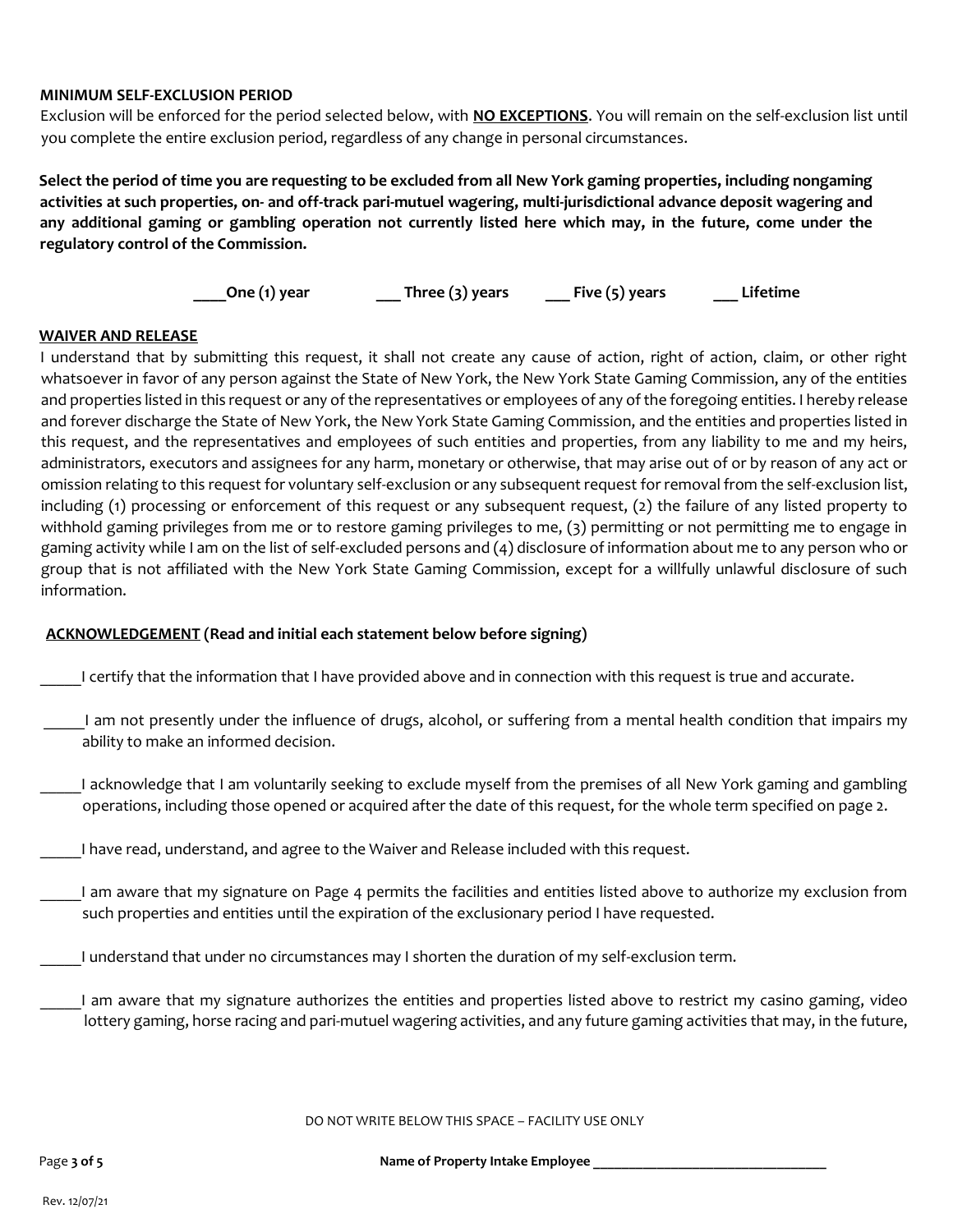come under the regulatory control of the Commission for the duration of the exclusion period I selected and until my name has been removed from the self-exclusion list.

\_\_\_\_\_I authorize a copy of this request for self-exclusion to be sent to the Commission and to all the entities and properties listed in this request that are in New York State.

I understand that if I self-exclude in New York State, the entities and properties covered by this request may have their own corporate self-exclusion policies that will prevent me from entering and/or engaging in gaming or other gambling activity and/or entering the restaurant, hotel or other amenities located at their affiliated out-of-state properties.

\_\_\_\_\_I am aware and agree that during my period of self-exclusion, if I engage in gaming activity at or with any of the entities or properties listed in this request or that may be added in the future, I may not collect any winnings or recover any losses resulting from the gaming activity.

\_\_\_\_\_I understand that if I am found at any of the properties listed in this request while my name is on the self-exclusion list, I may be subject to arrest and prosecution under all applicable laws, including trespass pursuant to N.Y. Penal Law Section 140.05.

I understand further that any money or thing of value obtained by me from or owed to me by any of the entities or properties listed in this request as a result of wagers made by me while on the self-exclusion list will be forfeited.

\_\_\_\_\_I agree that I will not attempt to enter the premises of and/or use any of the services or privileges available through the entities and properties listed in this request during the period I selected on Page 3. I understand that the premises of a commercial casino or video lottery gaming facility include the gaming floor, restaurants, hotels, and other amenities as there may be.

\_\_\_\_\_I understand and agree that it is my personal responsibility and not the responsibility of New York State, the Commission or its employees or agents, or any New York licensed establishment or entity to stop me from entering the premises of a commercial casino or video lottery gaming facility or registering for other prohibited gaming services.

 \_\_\_\_\_I understand and agree that this exclusion will prevent the receipt of direct marketing and promotion materials regarding gaming opportunities.

I acknowledge and understand that this self-exclusion request does not release me from any debts I incurred prior to or during my self-exclusion period.

\_\_\_\_\_I fully and completely understand all provisions of this Request for Voluntary Self-Exclusion and sign it voluntarily, freely, and knowingly.

PRINT NAME: \_\_\_\_\_\_\_\_\_\_\_\_\_\_\_\_\_\_\_\_\_\_\_\_\_\_\_SIGNATURE: \_\_\_\_\_\_\_\_\_\_\_\_\_\_\_\_\_\_\_\_\_\_\_\_\_\_\_\_\_\_\_\_\_\_\_ DATE: \_\_\_/\_\_\_/\_\_\_

**Scan here to talk with someone now about your gambling.** 



**For help with a gambling problem call 1-877-8HOPE-NY or Text HOPENY (467369). Standard rates may apply.**

DO NOT WRITE BELOW THIS SPACE – FACILITY USE ONLY

Page 4 of 5 **be a straight about 1 and 1 straight 1 and 1 straight 1 and 1 straight 1 and 1 straight 1 and 1 straight 1 and 1 straight 1 and 1 straight 1 and 1 straight 1 and 1 straight 1 and 1 straight 1 and 1 straight 1**